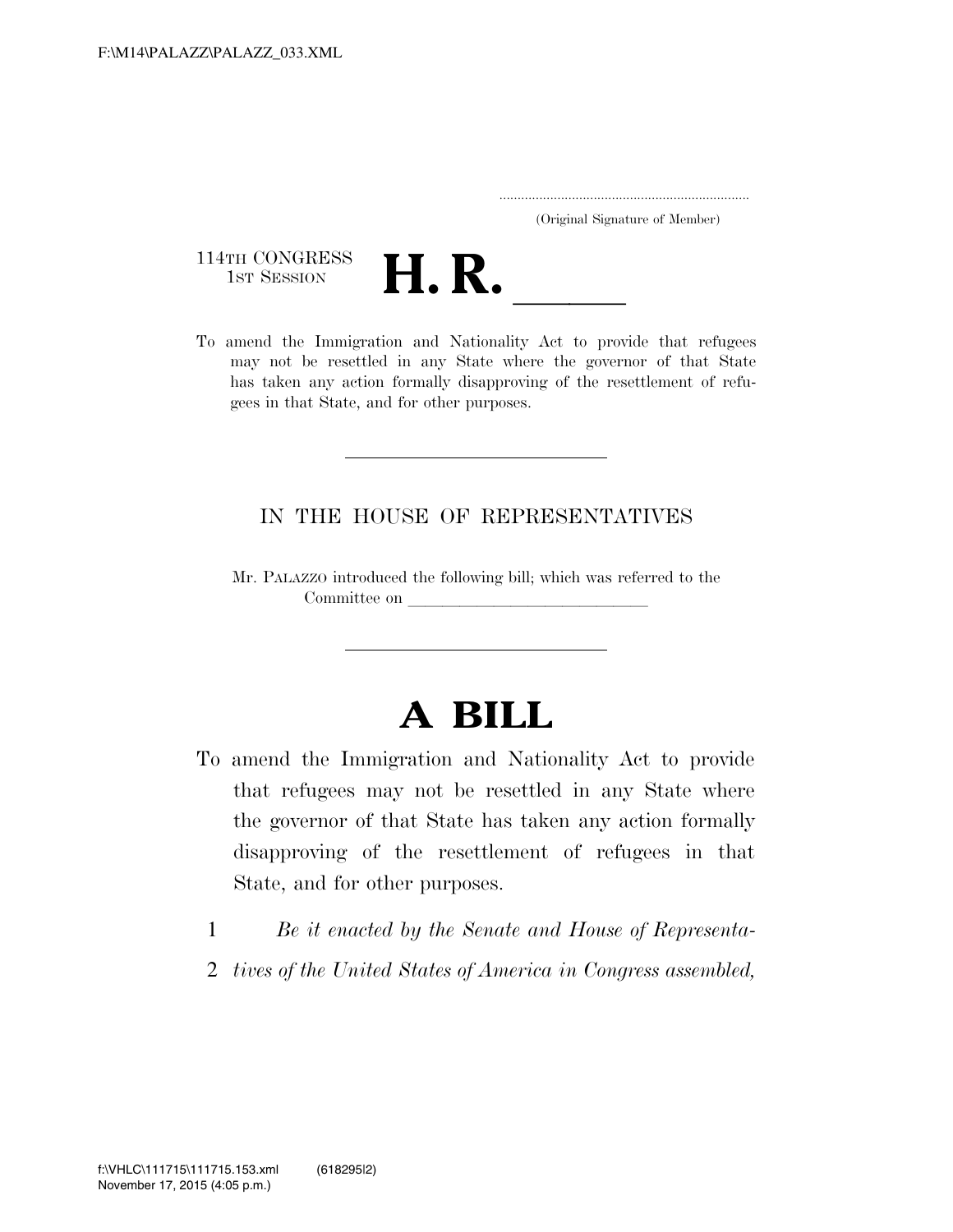$\mathfrak{D}$ 

## **SECTION 1. LIMITATION ON RESETTLEMENT OF REFU-GEES.**

 Section 412 of the Immigration and Nationality Act (8 U.S.C. 1522) is amended by adding at the end the fol-lowing:

''(g) LIMITATION ON RESETTLEMENT.—

7 "(1) In GENERAL.—Notwithstanding any other provision of this section, the Director or the Federal agency administering subsection (b)(1) may not pro- vide for the resettlement of any refugee in a fiscal year in any State where the Governor of that State has taken any action formally disapproving of the resettlement of refugees, or of certain refugees, in 14 that State during that fiscal year.

 ''(2) RECEIPT OF FUNDS.—A State where the Governor of the State has taken action described in paragraph (1)—

 $"({\rm A})$  in the case of such an action which disapproves of the resettlement of any refugee in that State, may not receive any funds under 21 this section during that fiscal year; or

22 ''(B) in the case of such an action which disapproves of the resettlement of only certain refugees in that State, shall receive a reduction in any funds which the State would otherwise receive under this section, as determined to be